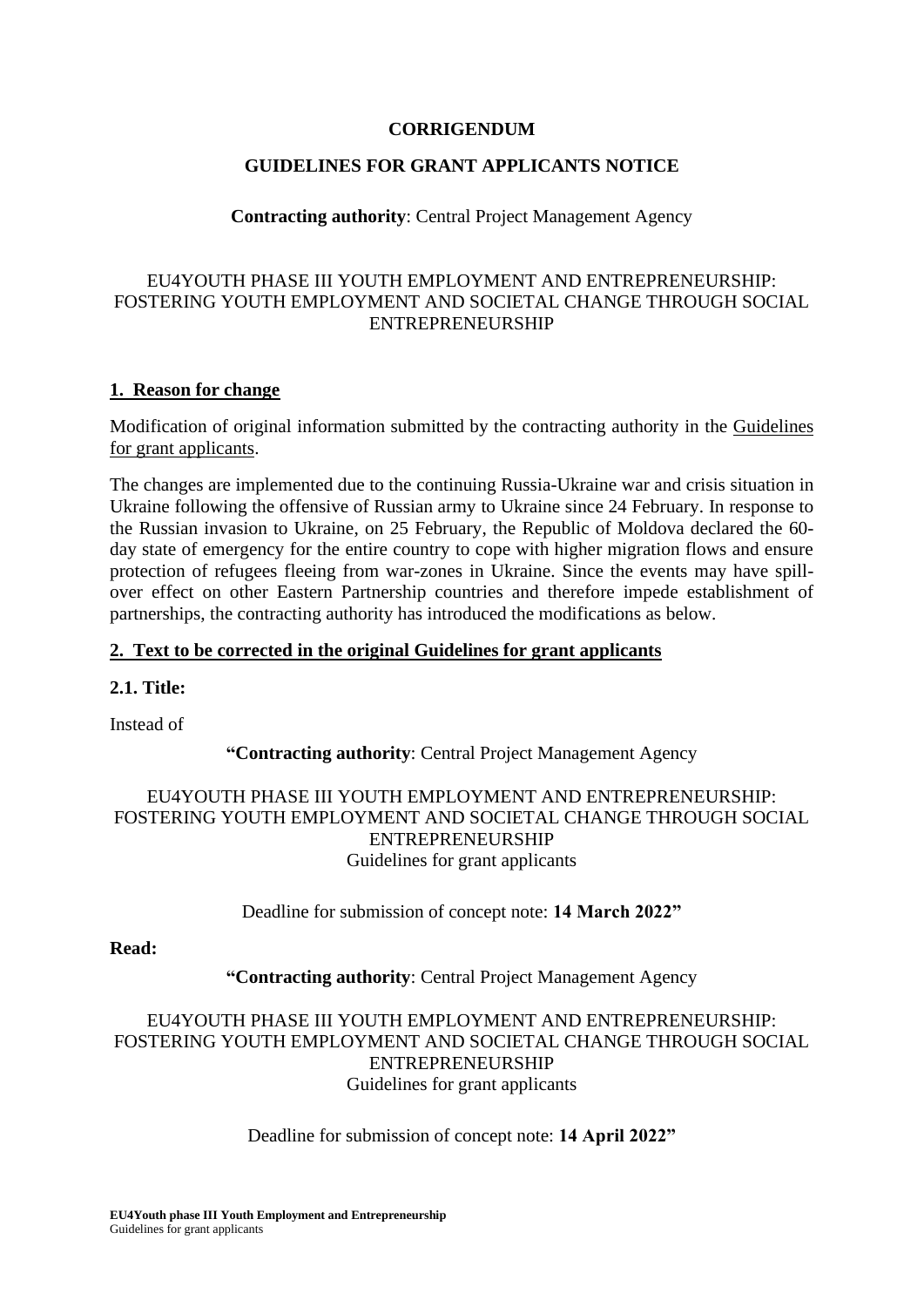# **2.2. Subsection "2.2.3. Deadline for submission of concept notes":**

## Instead of

"The applicants' attention is drawn to the fact that there is only one system for sending concept notes: by the electronic system "Submittable". **The link to the submission is** [HERE.](https://centralprojectmanagementagencyyouthaccount.submittable.com/submit/202610/eu4youth-phase-iii-youth-employment-and-entrepreneurship)

The deadline for the submission of concept notes is **14 March 2022 23:59 EET (UTC+2)**. In order to convert this deadline to local time you can use any online time converter tool that takes into account time zones and winter/summer time changes (example available **here**)<sup>23</sup>. **The lead applicant is strongly advised not to wait until the last day to submit** its concept note, since heavy Internet traffic or a fault with the Internet connection (including electricity failure, etc.) could lead to difficulties in submission. The Contacting Authority cannot be held responsible for any delay due to such afore-mentioned difficulties.

Any concept note submitted after the deadline will be rejected".

## **Read:**

"The applicants' attention is drawn to the fact that there is only one system for sending concept notes: by the electronic system "Submittable". **The link to the submission is** [HERE.](https://centralprojectmanagementagencyyouthaccount.submittable.com/submit/202610/eu4youth-phase-iii-youth-employment-and-entrepreneurship)

The deadline for the submission of concept notes is **14 April 2022 23:59 EET (UTC+2)**. In order to convert this deadline to local time you can use any online time converter tool that takes into account time zones and winter/summer time changes (example available **here**)<sup>23</sup>. **The lead applicant is strongly advised not to wait until the last day to submit** its concept note, since heavy Internet traffic or a fault with the Internet connection (including electricity failure, etc.) could lead to difficulties in submission. The Contacting Authority cannot be held responsible for any delay due to such afore-mentioned difficulties.

Any concept note submitted after the deadline will be rejected".

## **2.3. Subsection "2.5.2. Indicative timetable":**

Instead of

.<br>C

| 1. Information meeting (if<br>any)                                                 | <b>DATE</b><br>8 February 2022 | TIME<br>$11:00$ EET (UTC+2) |
|------------------------------------------------------------------------------------|--------------------------------|-----------------------------|
| 2. Deadline for requesting<br>any clarifications from the<br>contracting authority | 21 February 2022               | $23:59$ EET (UTC+2)         |
| 3. Last date on which<br>clarifications are issued by                              | 3 March 2022                   |                             |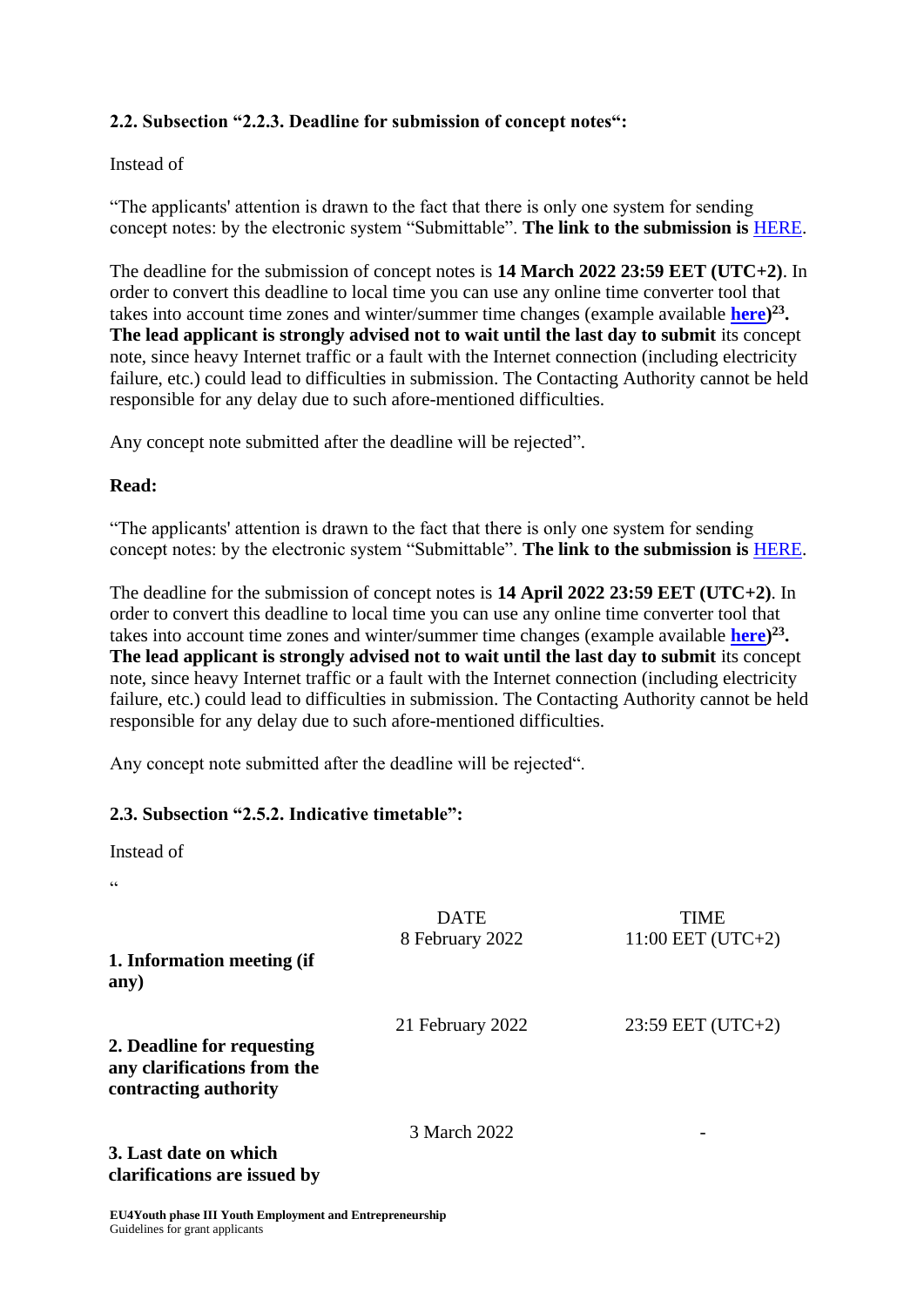**the contracting authority** 

| 4. Deadline for submission<br>of concept notes                                                                       | 14 March 2022                  | 23:59 EET (UTC+2)                  |
|----------------------------------------------------------------------------------------------------------------------|--------------------------------|------------------------------------|
| 5. Information to lead<br>applicants on opening,<br>administrative checks and<br>concept note evaluation<br>(Stop 1) | 28 April 2022                  |                                    |
| 6. Invitations to submit full<br>applications                                                                        | 28 April 2022                  |                                    |
| <b>7. Deadline for submission</b><br>of full applications                                                            | 13 June 2022                   |                                    |
| 8. Information to lead<br>applicants on the evaluation<br>of the full applications (Step<br>2)                       | 19 July 2022                   |                                    |
| 9. Notification of award<br>(after the eligibility check)<br>(Step 3)                                                | 18 August 2022                 |                                    |
| 10. Contract signature                                                                                               | 15 September 2022              |                                    |
| <b>Read</b><br>$\zeta$ $\zeta$                                                                                       |                                |                                    |
| 1. Information meeting (if<br>any)                                                                                   | <b>DATE</b><br>8 February 2022 | <b>TIME</b><br>$11:00$ EET (UTC+2) |
| 2. Deadline for requesting<br>any clarifications from the<br>contracting authority                                   | 24 March 2022                  | 23:59 EET (UTC+2)                  |
|                                                                                                                      | 4 April 2022                   |                                    |
|                                                                                                                      |                                |                                    |

"

**EU4Youth phase III Youth Employment and Entrepreneurship**  Guidelines for grant applicants